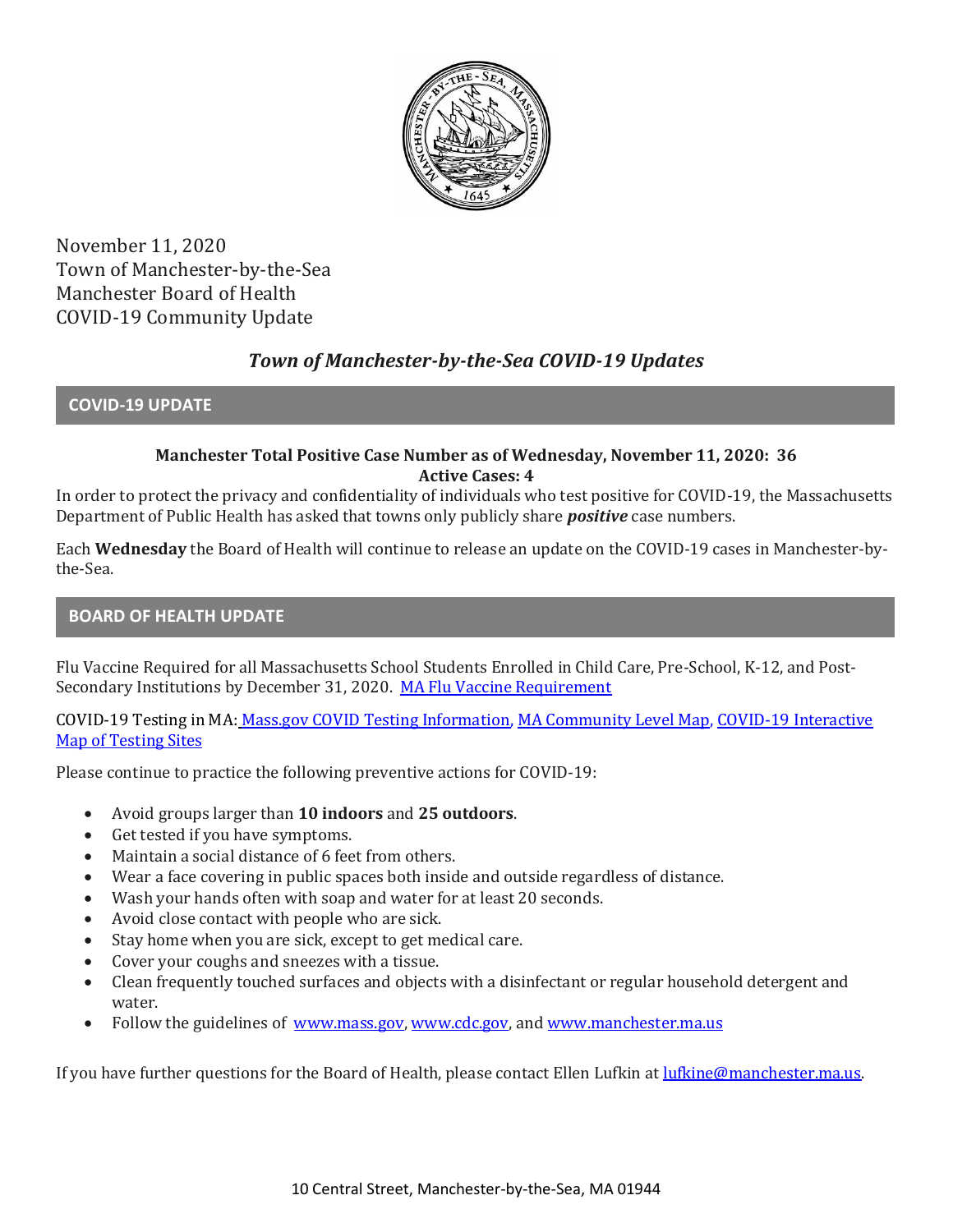

#### **MANCHESTER-BY-THE-SEA COMMUNITY UPDATES**

- *REMINDER!* **Gathering Size Order for MA:** Indoor limited to 10 people and outdoor limited to 25 people. (effective 11/6/20) Violations will be enforced by the Manchester Police and Board of Health and are subject to a \$500 fine for each offense[. Gathering Size Order](http://manchester.ma.us/DocumentCenter/View/3498/Further-Revised-Gatherings-Order-No-54-1?fbclid=IwAR1u4C-nZiQXb52JFMdEm2MPEoZD4saFUE03qJBtxDj6t6IRWRV0XxFg4pw)
- *NEW!* **40B Workshop:** On Thursday, November 12 at 6:30 p.m. the Board of Selectmen will hold their next meeting on the proposed 40B project. The meeting is open to the public. Meeting details, agenda, project application, past recordings and more can be found [here.](http://manchester.ma.us/729/40B)
- MA Thanksgiving Guidance: The Governor released COVID-19 safety guidance for Thanksgiving gatherings. [MA Thanksgiving Guidance](https://www.mass.gov/news/thanksgiving-during-covid-19)
- Allen's Pharmacy Announced COVID-19 Testing Site: Allen's Pharmacy has notified the Town that they are opening a COVID-19 PCR testing site operated by Veritas. Appointments are required and can be scheduled [here.](https://schedule.veritasgenetics.com/) Information on Veritas PCR Testing can be found [here.](https://www.veritasgenetics.com/covid-molecular/)
- Stay at Home Advisory for MA: All residents are being asked to stay at home between the hours of 10 p.m. and 5 a.m. (effective 11/6/20) [MA Stay at Home Advisory](https://www.mass.gov/news/stay-at-home-advisory)
- Face Covering Order for MA: All persons over the age of 5 are required to wear a face covering in all public spaces, indoor and outdoor, regardless of distance. (effective 11/6/20) [Face Covering Order](http://manchester.ma.us/DocumentCenter/View/3499/Revised-Face-Coverings-Order-No-55-1?fbclid=IwAR1a7l39TKetEAZ_mA8K6saG2GZ1dRBKA9-xuJJ3tDlAVUGCp7YatZmCKEo)
- Early Closing Order for MA: Businesses, services and activities must close by 9:30 p.m. and not reopen before 5 a.m. (11/6/20) [Early Closing Order](http://manchester.ma.us/DocumentCenter/View/3497/Early-Closing-and-Alcohol-Order-No-53-1?fbclid=IwAR0HIJzh646XAhpCz_miIpRMdh-nd_BhPpuljf5k-rkQey8DCI-dVFIfMlk)
- Open Space & Recreation Survey: The OSRC Committee is asking residents to take a new survey Open Space [& Recreation Survey.](http://manchester.ma.us/356/Open-Space-Recreation-Committee) Your input will help determine open space visioning in Manchester.
- Council on Aging November Food Drive: The COA is hosting a food drive through the month of November to benefit the Open Door Food Pantry. Donation bins will be placed outside the COA office and in the lobby of Town Hall. [COA November Food Drive](http://manchester.ma.us/DocumentCenter/View/3504/COA-November-Food-Drive-1)
- MA Carpooling Guidance: To ensure passenger safety from COVID-19 please take the following precautions when traveling by car: Limit the number of occupants, all occupants should wear a face covering, open vehicle windows, clean touch points frequently.
- A Travel Order is in effect per order of the Governor. Please read requirements on traveling to and from Massachusetts. [MA Travel Order.](https://www.mass.gov/info-details/covid-19-travel-order) Complaints should be directed to [DPH.COVID.Complaints@mass.gov](mailto:DPH.COVID.Complaints@mass.gov)
- Limited Commercial District (40R): Learn more about the visioning process for Manchester's Limited Commercial District [here.](http://ma-manchesterbythesea.civicplus.com/731/40RLCD-Study)
- Dogs on the Beach: Singing beach is now open to dogs. Please clean up after your dog no excuses! Dog owners must maintain effective verbal control of their dogs and always be able to see their dogs when they are off leash. Dogs must wear a collar with identification, be licensed and vaccinated. The owner is personally liable for any damage or injury their dog inflicts or sustains. Each person is limited to a maximum of two dogs.
- Tucks Point Chowder House reservations for 2021 are open to residents. Reservation forms are [here.](http://ma-manchesterbythesea.civicplus.com/DocumentCenter/View/3402/2021-Chowder-House-Application?bidId=)